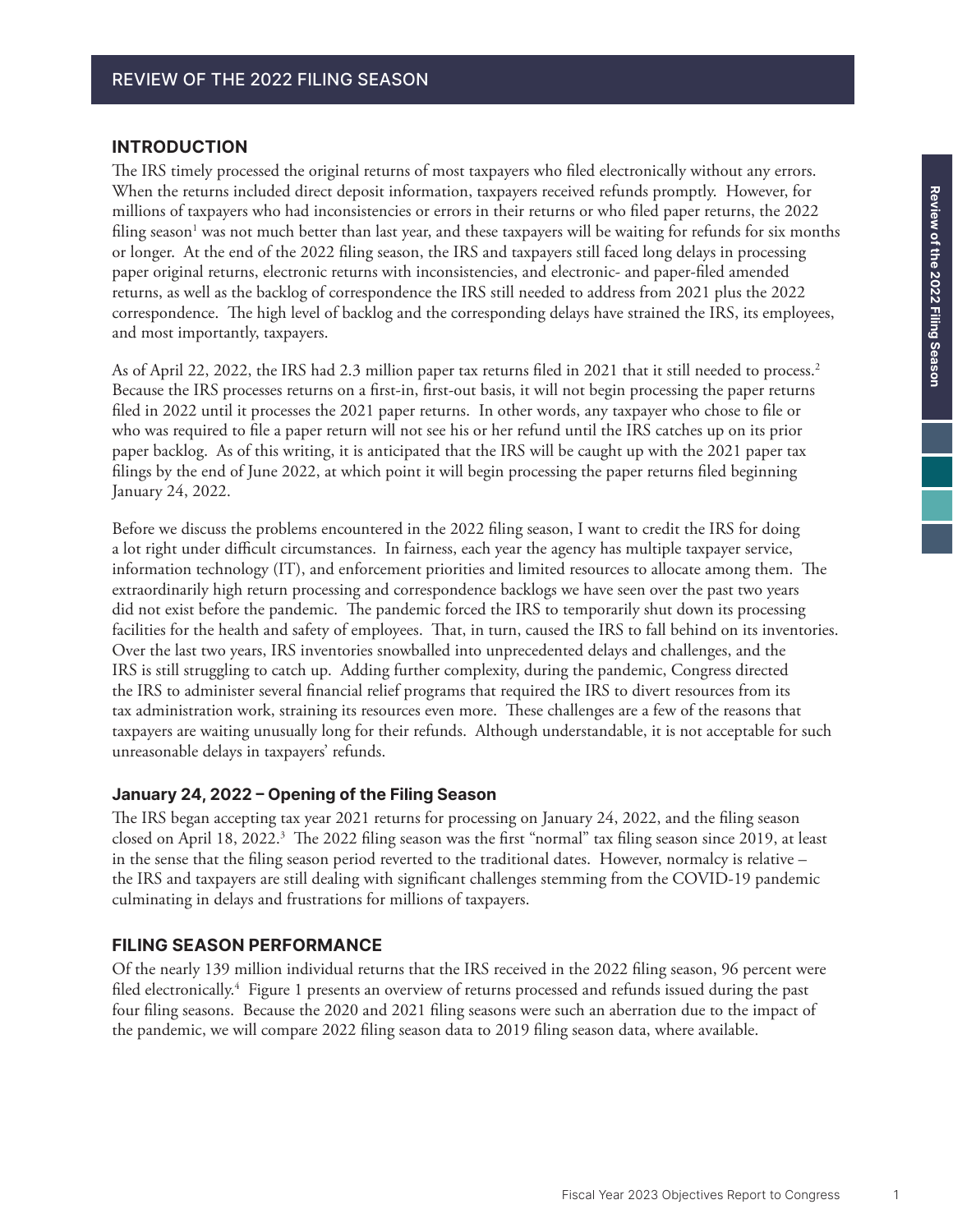|                           |                          | 2019        | 2020        | 2021        | 2022        | <b>Percent</b><br>Change<br>2019-2022 |
|---------------------------|--------------------------|-------------|-------------|-------------|-------------|---------------------------------------|
| Individual Income         | <b>Total Receipts</b>    | 137,233,000 | 151,782,000 | 148,012,000 | 138,942,000 | 1.2%                                  |
| <b>Tax Returns</b>        | <b>Total Processed</b>   | 130,775,000 | 145,464,000 | 135,773,000 | 133,773,000 | 2.3%                                  |
|                           | Total e-Filing           | 126,264,000 | 143,379,000 | 138,563,000 | 133,410,000 | 5.7%                                  |
| E-Filing Receipts         | <b>Tax Professionals</b> | 70,476,000  | 73,806,000  | 74,195,000  | 70,509,000  | 0.0%                                  |
|                           | Self-Prepared            | 55,788,000  | 69,573,000  | 64,368,000  | 62,900,000  | 12.7%                                 |
| <b>Total Refunds</b>      | Number                   | 95,737,000  | 100,483,000 | 95,632,000  | 88,667,000  | $-7.4%$                               |
|                           | Amount                   | \$260.9 bil | \$276.1 bil | \$270.3 bil | \$267.0 bil | 2.3%                                  |
|                           | Average Refund           | \$2,725     | \$2,748     | \$2,827     | \$3,012     | 10.5%                                 |
| Direct Deposit<br>Refunds | Number                   | 83,249,900  | 83,384,000  | 87,045,000  | 83,891,000  | 0.8%                                  |
|                           | Amount                   | \$238.4 bil | \$240.5 bil | \$252.4 bil | \$260.0 bil | 9.1%                                  |
|                           | Average Refund           | \$2,863     | \$2,884     | \$2,899     | \$3,099     | 8.2%                                  |
| Web Usage                 | Visits to IRS.gov        | 421.5 mil   | 1,380.7 mil | 1,372.7 mil | 609.1 mil   | 44.5%                                 |

### <span id="page-1-0"></span>**FIGURE 1, Comparing Filing Season Weeks Ending April 19, 2019; July 17, 2020; May 21, 2021; and April 22, 2022[5](#page-9-0)**

As Figure 1 shows, there was an increase of about one percent in the volume of individual income tax returns received this filing season when compared to the 2019 filing season. We attribute this increase in receipts in part to tax returns filed by taxpayers who typically have no filing requirement but who filed tax returns this filing season so they could receive their Economic Impact Payments (EIPs, or stimulus payments) and reconcile the Advance Child Tax Credit (AdvCTC) or receive the Child Tax Credit (CTC).

## **FIGURE 2, Cafeteria of an IRS facility in Austin**



Photograph of the cafeteria of an IRS facility in Austin. Courtesy of the Department of the Treasury.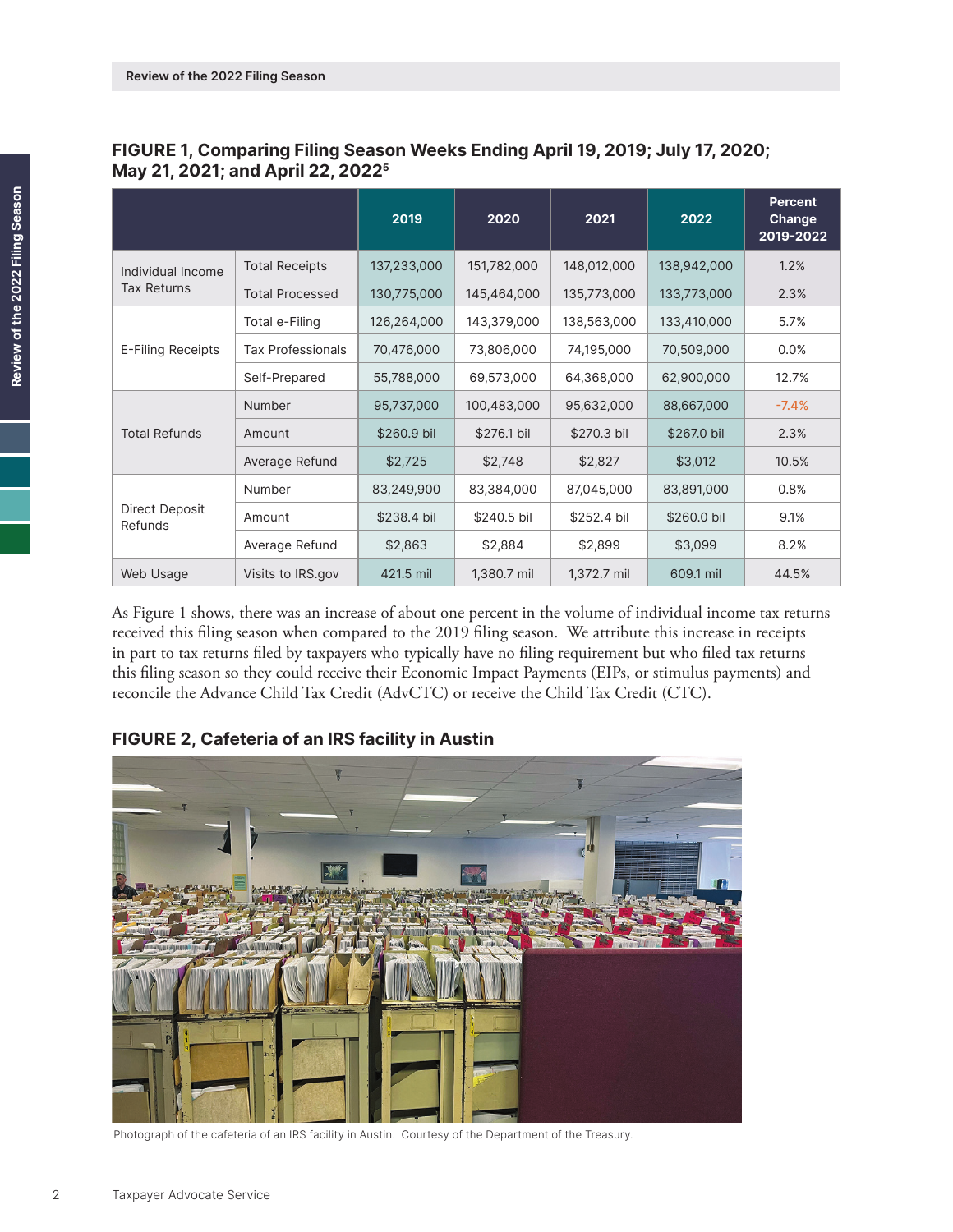<span id="page-2-0"></span>*Puerto Rico:* Included in the total number of e-filed returns are returns filed by residents of Puerto Rico. Historically, the Additional Child Tax Credit was only available to Puerto Rico residents with a filing requirement and at least three children. However, for the 2021 filing season, the credit became available to residents of Puerto Rico with at least one child, whether or not they had a filing requirement[.6](#page-9-0) To claim the refundable credit, taxpayers must file Form 1040PR, U.S. Self-Employment Tax Return (Including the Additional Child Tax Credit for *Bona Fide* Residents of Puerto Rico) (Puerto Rico Version), or Form 1040SS, U.S. Self-Employment Tax Return (Including the Refundable Child Tax Credit for *Bona Fide* Residents of Puerto Rico).

The data shows a substantial increase in visits to IRS.gov since 2019, even disregarding the pandemic-related spikes in visits during 2020 and 2021. Undoubtedly, this is partly attributable to the many questions taxpayers had about returns requiring manual processing that delayed millions of refunds beyond the normal processing time and the difficulty of taxpayers reaching an IRS assistor on the toll-free telephone lines.

On the last day of the 2022 filing season (April 18), a significant spike in web traffic caused a temporary disruption in taxpayers' ability to access the Make a Payment feature in Online Account. While the IRS resolved the issue the same day, it affected 891,000 individuals and added a level of anxiety for those taxpayers on an already stressful day[.7](#page-9-0)

The IRS provides weekly filing season updates and other matters impacting the filing season on its website.<sup>[8](#page-9-0)</sup> Some of the most significant filing season challenges have been return processing delays, correspondence processing delays, difficulty reaching the IRS by telephone, and an inability to obtain information from the IRS's Where's My Refund? and Where's My Amended Return? tools. The IRS must get current on its inventory backlog before the start of the 2023 filing season.

### **Over 13 Million Paper Tax Returns Required Manual Processing**

At the close of the 2021 filing season (which was May 17, 2021, due to the postponed deadline), the IRS had a backlog of 35.8 million tax returns requiring manual processing.<sup>[9](#page-9-0)</sup> This backlog consisted of roughly half unprocessed paper returns and half tax returns (both paper and e-filed) suspended during processing for manual review, leading to refund delays for many of these taxpayers. For original returns that were e-filed, the IRS has mostly worked through the backlog. But the story is very different for paper returns.

Paper processing remains the agency's biggest challenge, and that will likely continue throughout 2022. As of April 22, 2022, the IRS still had backlogs of 6.2 million unprocessed original individual returns (Form 1040 series) and 2.6 million unprocessed amended individual returns (Forms 1040-X) – with many taxpayers still waiting for their refunds from their 2020 tax return filings. The IRS had in its inventory about 13.3 million tax returns and about 5.3 million pieces of taxpayer correspondence/Accounts Management (AM) cases (excluding amended tax returns) that require manual processing, as shown in Figure 3.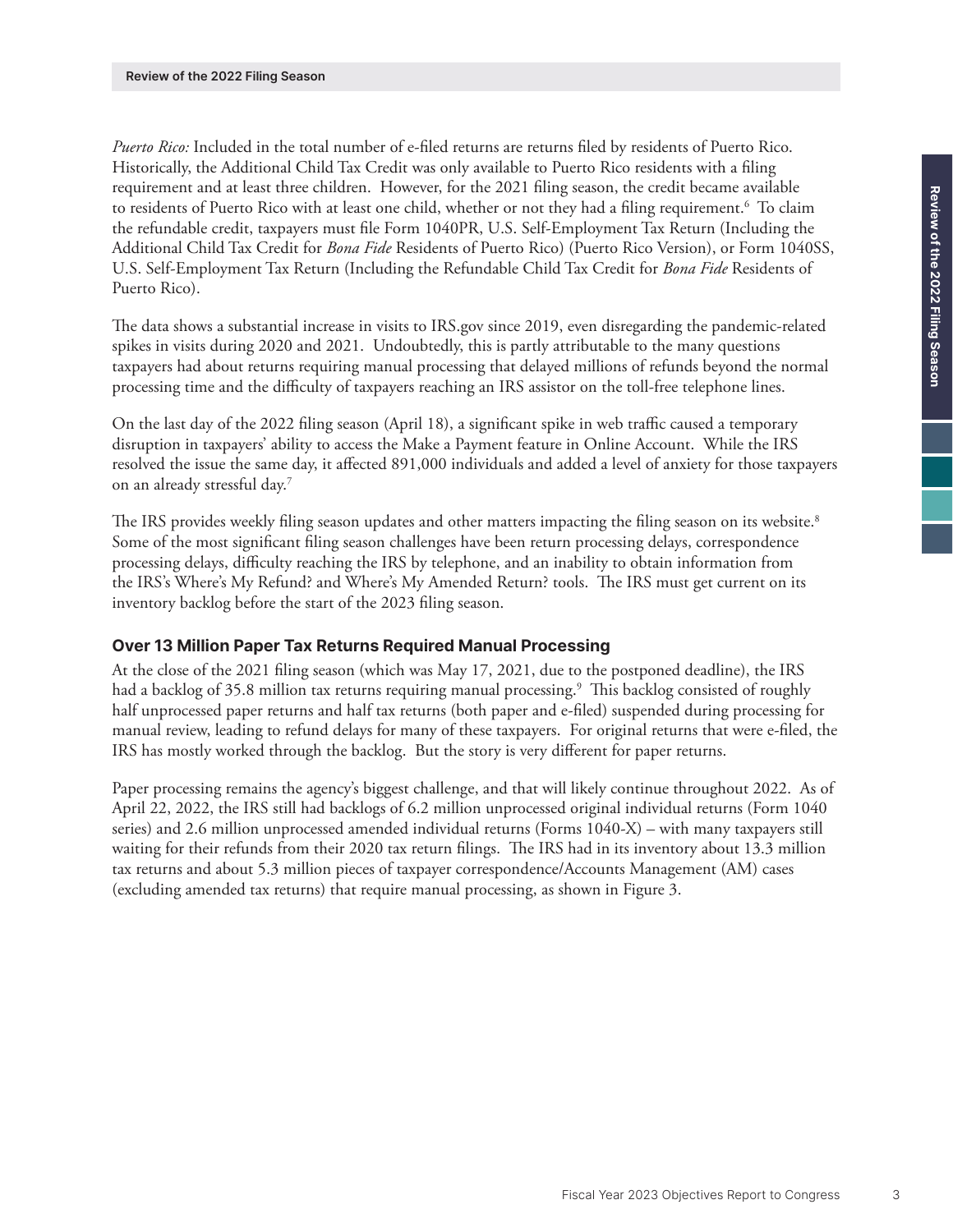|                                                                                | <b>Individual</b> | <b>Business</b> | <b>Not Specified</b> | <b>Total</b> |
|--------------------------------------------------------------------------------|-------------------|-----------------|----------------------|--------------|
| <b>Paper Returns Awaiting Processing</b>                                       |                   |                 |                      |              |
| Received in Calendar Year 2021                                                 | 1,600,000         | 684,000         |                      | 2,300,000    |
| Received in Calendar Year 2022                                                 | 4,600,000         | 4,500,000       | 2,000,000            | 11,000,000   |
| <b>Total Paper Returns Awaiting Processing</b>                                 | 6,200,000         | 5,200,000       | 2,000,000            | 13,300,000   |
| Paper and Electronic Returns - Processing Suspended                            | 5,300,000         | 1,600,000       |                      | 6,800,000    |
| <b>Amended Returns Inventory</b>                                               | 2,600,000         | 1,100,000       |                      | 3,700,000    |
| <b>Total Unprocessed Returns</b>                                               | 14,100,000        | 7,900,000       | 2,000,000            | 23,800,000   |
| <b>Correspondence/Accounts Management Cases</b><br>(excluding amended returns) | 2,200,000         | 1,000,000       | 2,100,000            | 5,300,000    |
| <b>Total Inventory Requiring Manual Processing</b>                             | 16,300,000        | 8,900,000       | 4,100,000            | 29,100,000   |

### <span id="page-3-0"></span>**FIGURE 3, Status of Inventory Requiring Manual Processing (as of April 22, 2022[\)10](#page-9-0)**

Of all individual returns processed during the current filing season through April 22, 2022, 64 percent resulted in refunds.<sup>[11](#page-9-0)</sup> With roughly two-thirds of individual tax returns claiming refunds, the practical impact of IRS processing delays affects taxpayers' pocketbooks. Refund delays can create financial hardships for many taxpayers, particularly those who are low-income. While taxpayers who e-filed their returns generally fared better than taxpayers who filed on paper, millions of e-filed returns were suspended during processing due to discrepancies between amounts claimed on the returns and amounts reflected in the IRS's records.<sup>[12](#page-9-0)</sup>

The most common discrepancy involved Recovery Rebate Credit (RRC) claims filed by taxpayers who did not receive some or all of their EIPs the prior year. Another source of discrepancies was monthly payments of the AdvCTC for the second half of 2021. Taxpayers had to claim and/or reconcile AdvCTC and RRC on a 2021 individual tax return. The IRS attempted to minimize discrepancies by including the information in online taxpayer accounts and sending notices to taxpayers who received EIPs and AdvCTC payments showing how much they received. But even so, millions of discrepancies – and consequent math error notices – occurred.[13](#page-9-0)

For the period January 1 through April 21, 2022, the IRS issued about 12.1 million math error notices for RRC, CTC, or other inconsistencies.<sup>14</sup> When a taxpayer disagreed with a math error notice and submitted a response, the correspondence added to the IRS's mounting paper submission pile that awaited processing and generated more delayed responses. Although the IRS has created temporary "surge" teams to help with the current inventory backlog, it continues to struggle with high inventory levels of math error correspondence[.15](#page-9-0)

### **Delays in Processing Taxpayer Correspondence**

The IRS sent millions of notices to taxpayers during the 2022 filing season.<sup>16</sup> These included math error notices, Automated Underreporter notices,<sup>[17](#page-9-0)</sup> notices requesting a taxpayer to authenticate his or her identity (where IRS security filters flagged a return as potentially filed by an identity thief), correspondence examination notices, and collection notices. If taxpayer responses were required, and if the IRS did not process a response, its automated processes could take adverse action or not release the refund claimed on the tax return.

On June 3, 2022, the IRS updated its website to inform taxpayers that due to extenuating circumstances caused by the pandemic, its identity theft inventories have increased, and on average, it is taking about 360 days to resolve identity theft cases.<sup>18</sup> This is yet another area in which the IRS must improve and reduce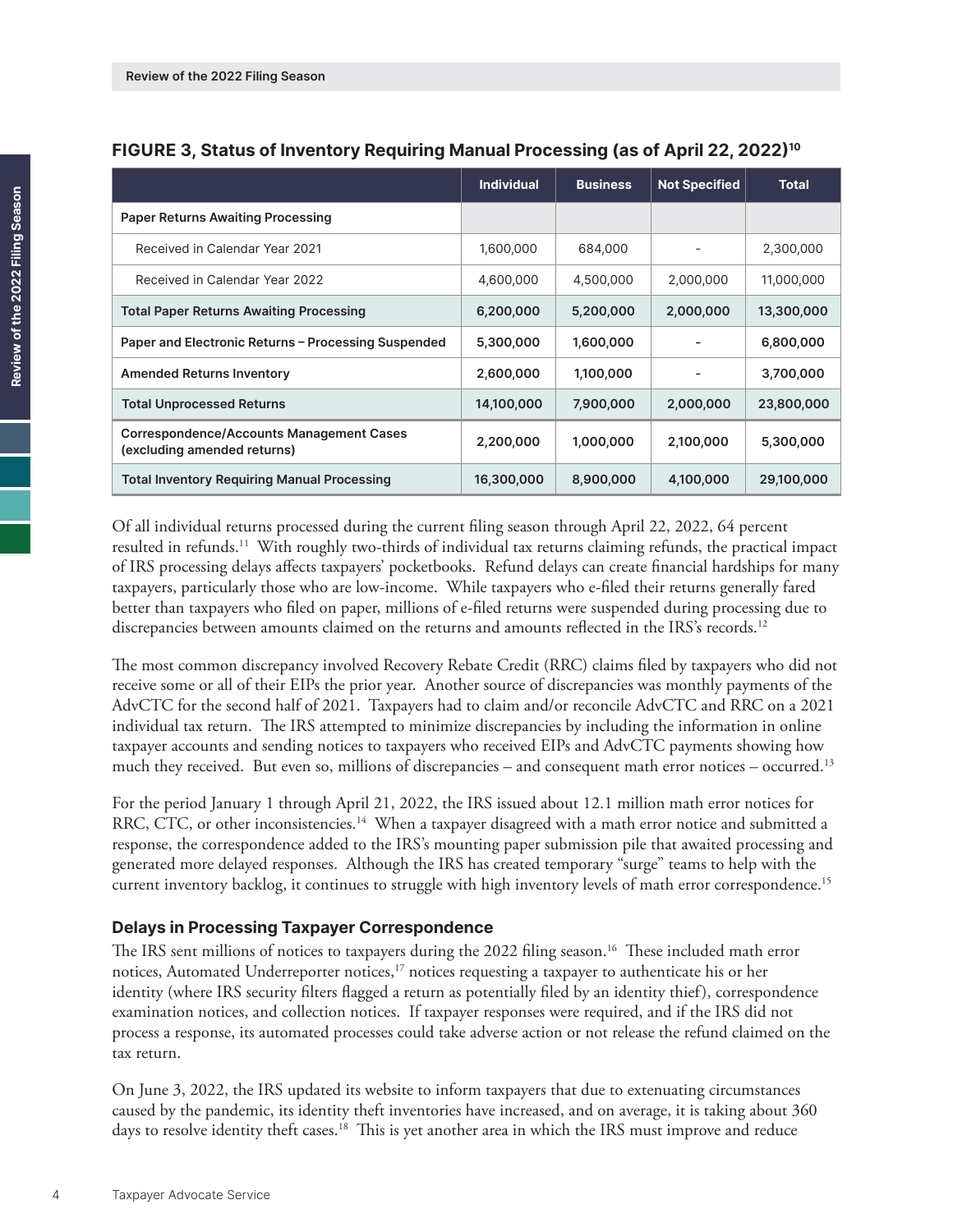<span id="page-4-0"></span>the timeframe to resolve these problems. Taxpayers cannot afford to experience similar challenges in future filing seasons. Taxpayers deserve better; the IRS must figure out a way to issue timely tax refunds and process taxpayer correspondence.

### **The IRS Must Continue to Prioritize the Processing of Tax Returns and Correspondence Through an "All-Hands-on-Deck" Surge Strategy**

In late February 2022, the IRS reassigned employees from other areas to its AM function, including telephone customer service representatives (CSRs) and provided this AM "surge team" with additional training to process tax returns and correspondence[.19](#page-9-0) The IRS plans to continue this reallocation of employees until the agency fully works through its backlog, as it continues to struggle with its antiquated IT systems for return processing and the overwhelming volume of paper returns and correspondence. The IRS also increased staffing in its Submission Processing function (second surge team) as a significant volume of the unprocessed returns work resides there, including all paper Forms 1040. Additionally, paper Forms 1040-X, Amended U.S. Individual Tax Return, are sent through Submission Processing for initial screening, and many are worked through manual adjustments by Submission Processing employees. The IRS has also contracted for clerical assistance with the return processing. These steps are an important effort to close the year without a large backlog carrying over into the 2023 filing season. Time will tell if it is enough to get to a healthy state by year end.

#### **Unacceptably Low Level of IRS Telephone Service**

Taxpayers whose returns were caught in backlogs or submission processing delays called the IRS seeking information – such as the reason for the delays and what they needed to do. Taxpayers who did not receive their EIPs when they expected also called – and perhaps called often – and many did not receive fruitful information or satisfying results.

Taxpayers had difficulty reaching the IRS by telephone in the 2022 filing season, with a Level of Service (LOS) dipping down to 18 percent. The fewer than one-in-five calls that managed to get through to an IRS CSR had to wait, on average, 29 minutes on hold.

Figure 4 shows the large surge of calls the IRS received and the related challenges taxpayers experienced while navigating this difficult filing season.

### **FIGURE 4, IRS Telephone Results, 2019-2022 Filing Seasons Comparing Weeks Ending April 19, 2019; July 17, 2020; May 21, 2021; and April 23, 2022[20](#page-9-0)**

|                                   | 2019       | 2020       | 2021        | 2022       | <b>Percent</b><br>Change<br>2019-2022 |
|-----------------------------------|------------|------------|-------------|------------|---------------------------------------|
| <b>Enterprise Total</b>           |            |            |             |            |                                       |
| Calls Received                    | 40,796,555 | 55,267,317 | 167,396,426 | 72,811,503 | 78%                                   |
| Calls Answered by CSRs            | 10,082,963 | 11,605,369 | 15,667,499  | 7,453,961  | $-26%$                                |
| Percent of Calls Answered by CSRs | 25%        | 21%        | 9%          | 10%        | $-60%$                                |
| <b>CSR Level of Service</b>       | 59%        | 52%        | 19%         | 18%        | $-69%$                                |

*Continued on next page.*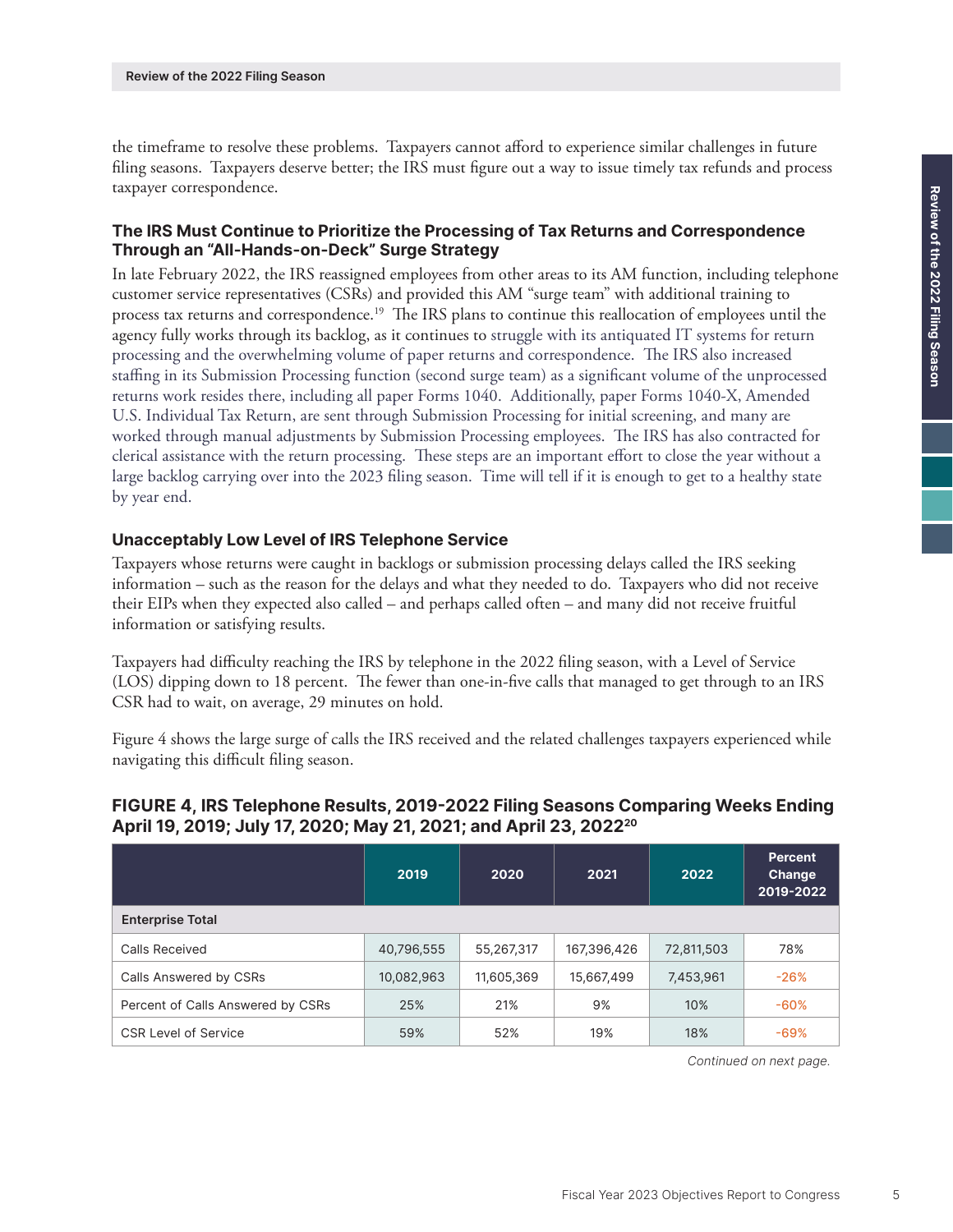<span id="page-5-0"></span>

|                                      | 2019                                                  | 2020       | 2021        | 2022       | <b>Percent</b><br>Change<br>$2019 - 2022$ |  |
|--------------------------------------|-------------------------------------------------------|------------|-------------|------------|-------------------------------------------|--|
| Average Speed of Answer (in minutes) | 13                                                    | 17         | 20          | 29         | 123%                                      |  |
| <b>Accounts Management</b>           |                                                       |            |             |            |                                           |  |
| <b>Calls Received</b>                | 34,382,805                                            | 46,538,775 | 150,183,477 | 60,036,799 | 75%                                       |  |
| Calls Answered by CSRs               | 8,059,818                                             | 8,716,057  | 10,962,520  | 4,641,053  | $-42%$                                    |  |
| Percent of Calls Answered by CSRs    | 23%                                                   | 19%        | 7%          | 8%         | $-65%$                                    |  |
| <b>CSR Level of Service</b>          | 67%                                                   | 56%        | 15%         | 15%        | $-78%$                                    |  |
| Average Speed of Answer (in minutes) | 9                                                     | 15         | 19          | 28         | 211%                                      |  |
| Form 1040 Line                       |                                                       |            |             |            |                                           |  |
| <b>Calls Received</b>                | 7,316,757                                             | 12,089,419 | 85,121,466  | 15,317,600 | 109%                                      |  |
| Calls Answered by CSRs               | 1,903,012                                             | 2,246,263  | 2,527,682   | 1,161,185  | $-39%$                                    |  |
| Percent of Calls Answered by CSRs    | 26%                                                   | 19%        | 3%          | 8%         | $-69%$                                    |  |
| <b>CSR Level of Service</b>          | 67%                                                   | 54%        | 6%          | 14%        | $-79%$                                    |  |
| Average Speed of Answer (in minutes) | 9                                                     | 14         | 20          | 26         | 189%                                      |  |
|                                      | <b>Consolidated Automated Collection System Lines</b> |            |             |            |                                           |  |
| <b>Calls Received</b>                | 3,741,588                                             | 5,594,176  | 6,252,494   | 5,038,973  | 35%                                       |  |
| Calls Answered by CSRs               | 1,098,111                                             | 1,688,704  | 2,369,001   | 1,641,744  | 50%                                       |  |
| Percent of Calls Answered by CSRs    | 29%                                                   | 30%        | 38%         | 33%        | 14%                                       |  |
| <b>CSR Level of Service</b>          | 33%                                                   | 35%        | 41%         | 34%        | 4%                                        |  |
| Average Speed Answer (in minutes)    | 41                                                    | 26         | 23          | 36         | $-12%$                                    |  |

AM CSRs answered only 4.6 million, or eight percent, of the 60 million calls received this filing season. Most callers could not obtain answers to their tax law questions, get help with account problems, or speak with a CSR about a compliance notice if desired. Among the one in 12 callers able to reach an AM CSR, the IRS reported that hold times averaged 28 minutes. [21](#page-9-0)

One toll-free telephone line that had particularly poor service was the Taxpayer Protection Program (TPP) line. The IRS instructed taxpayers whose tax returns were flagged for potential identity theft to call the TPP line to verify their identity. During the 2022 filing season, the IRS received approximately 4.5 million calls to the TPP line where the average LOS was 3.7 percent.<sup>[22](#page-9-0)</sup> The IRS needs to provide better service to these taxpayers so that they may confirm their identities and receive their refunds quickly.

Each year, Congress appropriates a budget and allocates funds for specific tasks. For fiscal years (FYs) 2021 and 2022, Congress funded the IRS to provide CSR Levels of Service of 32 and 30 percent, respectively – meaning it anticipated that CSRs were *expected* to answer only three out of every ten incoming calls to the IRS toll-free telephone lines[.23](#page-9-0) That expectation is unacceptable (per Figure 4, the IRS achieved a CSR LOS well below expectation – 19 percent for the 2021 filing season, 18 percent for the 2022 filing season). For future budgets, the National Taxpayer Advocate urges Congress to provide additional funds for this essential service and urges the IRS to continue to explore efficiencies with its phone service and continue to improve other options such as increased functionality with online accounts and other web solutions and resources. Highquality, timely phone assistance facilitates trust in the IRS.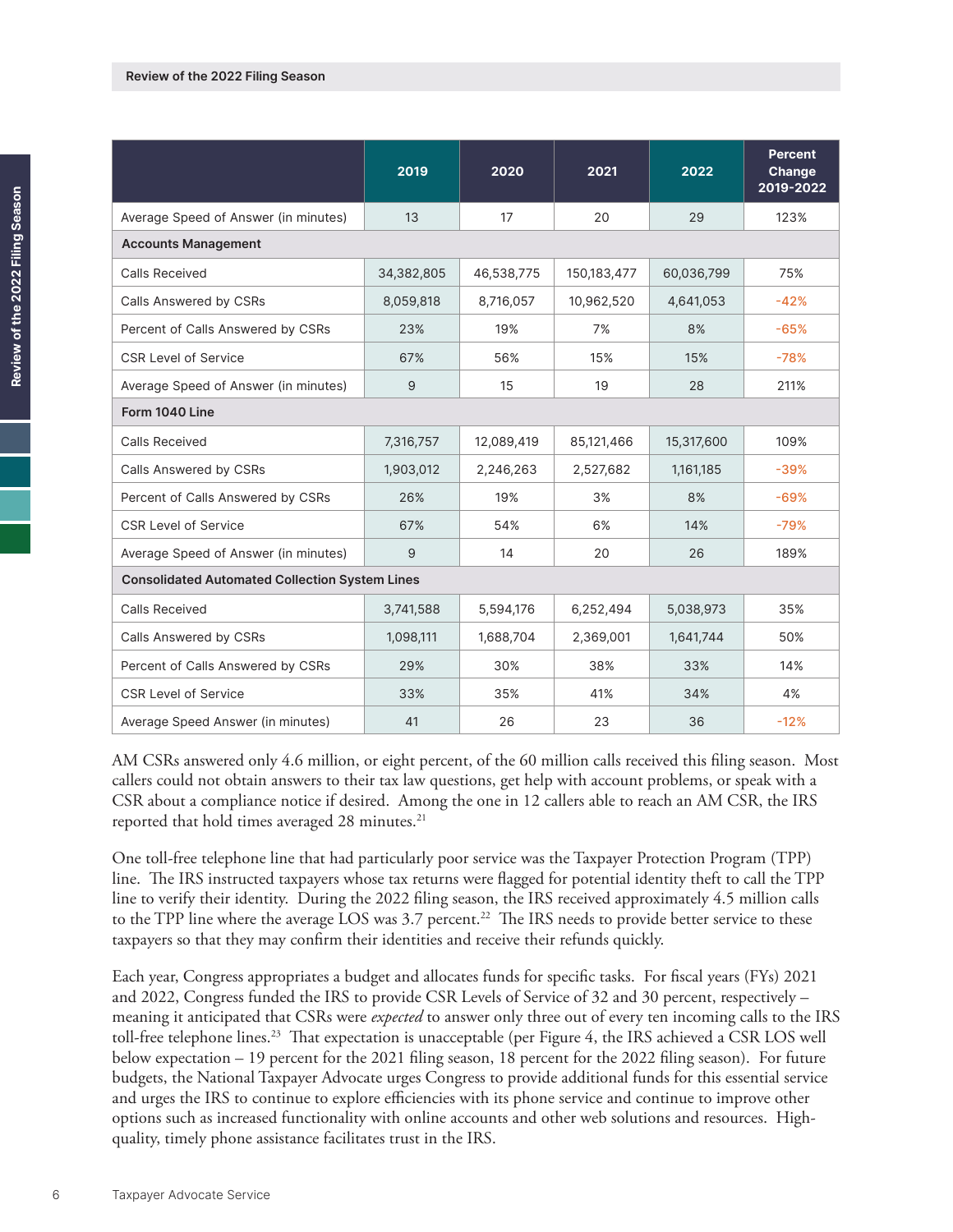## <span id="page-6-0"></span>**Where's My Refund? and Where's My Amended Return? Tools**

With the processing delays, millions of taxpayers turned to the IRS's Where's My Refund? tool to check the status of their refunds using the most up-to-date information available to the IRS.

# **FIGURE 5, Where's My Refund? Visits, Filing Seasons 2019 to 2022[24](#page-9-0)**

| <b>Tool</b>           | <b>Visits for January 1</b> | <b>Visits for January 1</b> | Visits for January 1 | <b>Visits for January 1</b> | <b>Percent</b> |
|-----------------------|-----------------------------|-----------------------------|----------------------|-----------------------------|----------------|
|                       | <b>Through</b>              | <b>Through</b>              | <b>Through</b>       | <b>Through</b>              | Change         |
|                       | April 19, 2019              | <b>July 17, 2020</b>        | May 21, 2021         | April 22, 2022              | 2019-2022      |
| Where's My<br>Refund? | 317,417,000                 | 468,824,000                 | 483,439,000          | 334,399,000                 | 5%             |

Taxpayers attempted to check the status of their refunds on IRS.gov over 334 million times during the 2022 filing season, but Where's My Refund? does not provide information on unprocessed returns or explain any status delays, the reasons for delays, where returns stand in the processing pipeline, or what actions taxpayers need to take, if any.<sup>[25](#page-9-0)</sup> Where's My Amended Return? received 11.6 million visits but suffered from similar limitations.<sup>26</sup>

On May 25, 2022, the IRS introduced a welcome new feature that allows taxpayers to check the status of their current tax year and two previous years' refunds. This change will provide some assistance for taxpayers still waiting on prior year refunds but still does not identify the reason for the delay.

TAS has recommended that the IRS improve its Where's My Refund? tool by providing taxpayers with specific information about the cause of the refund delay, what information the taxpayer needs to provide, and an estimate when the IRS might issue the refund.<sup>27</sup> Providing taxpayers with more information regarding the status of refunds or potential delays will better protect their *right to be informed* and may have the downstream benefit of reducing taxpayers' need to call the IRS for additional information, thereby reducing the strain on its toll-free lines.

## **Reconciliation of Earned Income Tax Credit Payments**

## *"Lookback Rule" for the Earned Income Tax Credit*

The Earned Income Tax Credit (EITC) is an important tax incentive for working individual taxpayers. This refundable tax credit helps low- to moderate-income workers and families reduce their tax liability, and unlike most other tax credits, can result in the claimant being entitled to a tax refund.[28](#page-10-0) The American Rescue Plan Act of 2021 provided temporary relief for taxpayers who earned less income in 2021 than 2019<sup>[29](#page-10-0)</sup> to maximize the credit. Specifically, the provision allows taxpayers to elect to use their 2019 earned income to calculate EITC, if the taxpayers' 2019 earned income is larger than the 2021 earned income, resulting in larger credits.

While the lookback rule benefits individual taxpayers who experienced a drop in earned income during the pandemic, a significant number of these taxpayers experienced a delay in receiving their much-needed refunds in the 2021 filing season due to the IRS having to manually validate the 2019 income for the credit amount calculation.[30](#page-10-0) For the 2022 filing season, the IRS developed an automated tool that enabled employees to systemically access returns and fix the errors in seconds, which allowed processing of such returns to avoid the 12- to 14-week delay taxpayers encountered in the 2021 filing season.<sup>[31](#page-10-0)</sup>

For the period January 1 through April 28, 2022, approximately 435,000 2021 returns calculated EITC using 2019 earned income. These returns claimed nearly \$1.8 billion in EITC. TAS estimates that there were nearly 2.3 million taxpayers who used 2021 earned income but would have received nearly \$2.6 billion more in EITC had they used their 2019 income.<sup>[32](#page-10-0)</sup> We urge the IRS to consider outreach to this group of taxpayers to explain the benefit of amending their returns.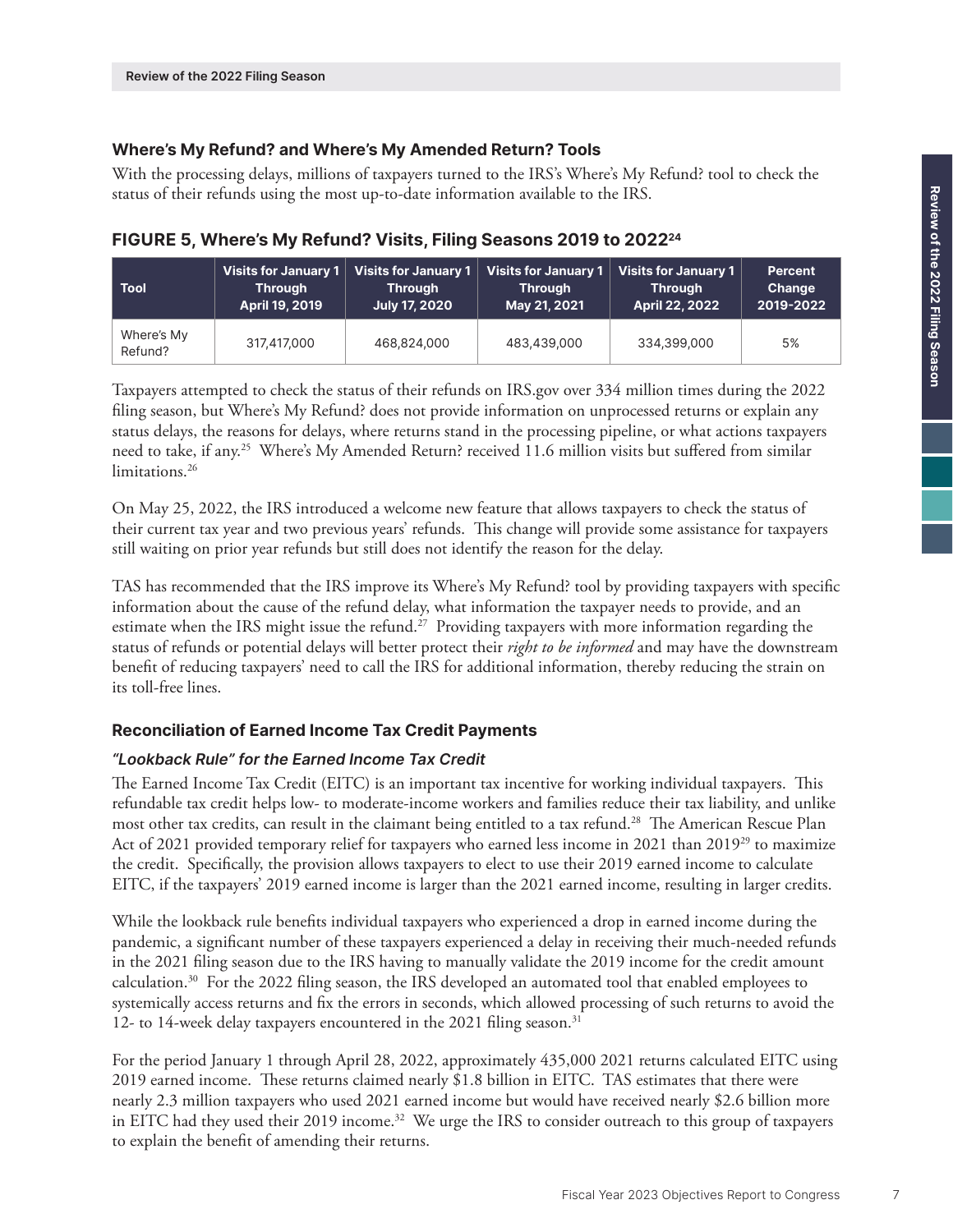### <span id="page-7-0"></span>**Major Hiring Initiative Announced in March 2022**

Working with Treasury, the Office of Personnel Management, and the National Treasury Employees Union, the IRS secured direct-hire authority for a total of 10,000 positions – 5,000 employees to be onboarded in the spring and early summer and an additional 5,000 new hires to be made over the course of the next year.<sup>33</sup> Congress also provided hiring flexibilities to further expedite hiring in critical positions.<sup>34</sup> However, due to the challenges of hiring during the pandemic and competition from other employers for the same talent, this environment is an exceptionally difficult one for hiring.<sup>35</sup>

In March 2022, the IRS announced its hiring initiative under this special hiring authorization. The IRS sought to bring in over 5,000 new hires in its three service processing centers.<sup>36</sup> Unfortunately, the IRS was only able to meet 12 percent of the hiring goal as of April 22, 2022.<sup>[37](#page-10-0)</sup> Even with direct-hire authority, considering the time required for security clearance and training needed to get new employees up to speed, these new hires could not contribute during the 2022 filing season but should be available to work the inventory backlog and process returns filed on extension through October 15, 2022. On June 1, 2022, the IRS announced plans to hold additional virtual information sharing events in June to boost its workforce and better help taxpayers and businesses. The IRS announced it is looking to hire over 4,000 contact representative positions at several IRS offices nationwide this summer.<sup>38</sup>

### **Face-to-Face Service at Taxpayer Assistance Centers**

The IRS provides face-to-face assistance to taxpayers in the 50 states, the District of Columbia, and Puerto Rico at Taxpayer Assistance Centers (TACs). Over the past decade, the IRS had reduced the number of TACs from 401 (in 2011) to 358 (in 2019).<sup>39</sup> As of April 7, 2022, the IRS maintained 358 TACs, but due to attrition and resource limitations, 39 are not staffed on a full-time basis (24 TACs provided a virtual service delivery alternative to an in-person visit). All staffed TACs offer appointments and the ability to walk in.<sup>40</sup>

Recognizing the importance of providing face-to-face assistance to taxpayers outside of normal business hours, the IRS expanded its hours for certain TACs.<sup>[41](#page-10-0)</sup> Approximately 700 IRS employees volunteered at 74 TAC locations participating in "Taxpayer Experience Days" to offer expanded face-to-face service to taxpayers one Saturday a month during the 2022 filing season.<sup>42</sup>

The IRS continued its policy of requiring taxpayers to schedule an appointment to receive assistance at any of its TACs[.43](#page-10-0) To schedule an appointment, taxpayers are to call the TAC Appointment line, where an assistor determines the taxpayer's need and directs the taxpayer to resources where he or she may find answers to his or her questions.[44](#page-10-0) This filing season, there were 434,000 scheduled appointments for face-to-face assistance at TACs, a decrease of 46 percent compared to the 2019 filing season.<sup>45</sup> This trend is not surprising given the ongoing physical distancing practices during the COVID-19 pandemic.

### **FIGURE 6, Face-to-Face Assistance, Filing Seasons 2019 to 2022[46](#page-10-0)**

|                                                            | January 1<br><b>Through</b><br>April 19,2019 | January 1<br><b>Through</b><br><b>July 17, 2020</b> | January 1<br><b>Through</b><br>May 21, 2021 | January 1<br><b>Through</b><br>April 22, 2022 | <b>Percent</b><br>Change<br>2019-2022 |
|------------------------------------------------------------|----------------------------------------------|-----------------------------------------------------|---------------------------------------------|-----------------------------------------------|---------------------------------------|
| <b>Total Field Assistance</b><br>Face-to-Face Contacts     | 799,000                                      | 537,000                                             | 394,000                                     | 434,000                                       | $-46%$                                |
| <b>Walk-in Exceptions</b><br>(No Scheduled<br>Appointment) | 87,000                                       | 37,000                                              | 1.964                                       | 6,000                                         | $-93%$                                |

In limited instances, taxpayers may receive assistance from a TAC without an appointment. This filing season, 6,000 taxpayers were assisted at TACs without an appointment because of openings in the day's calendar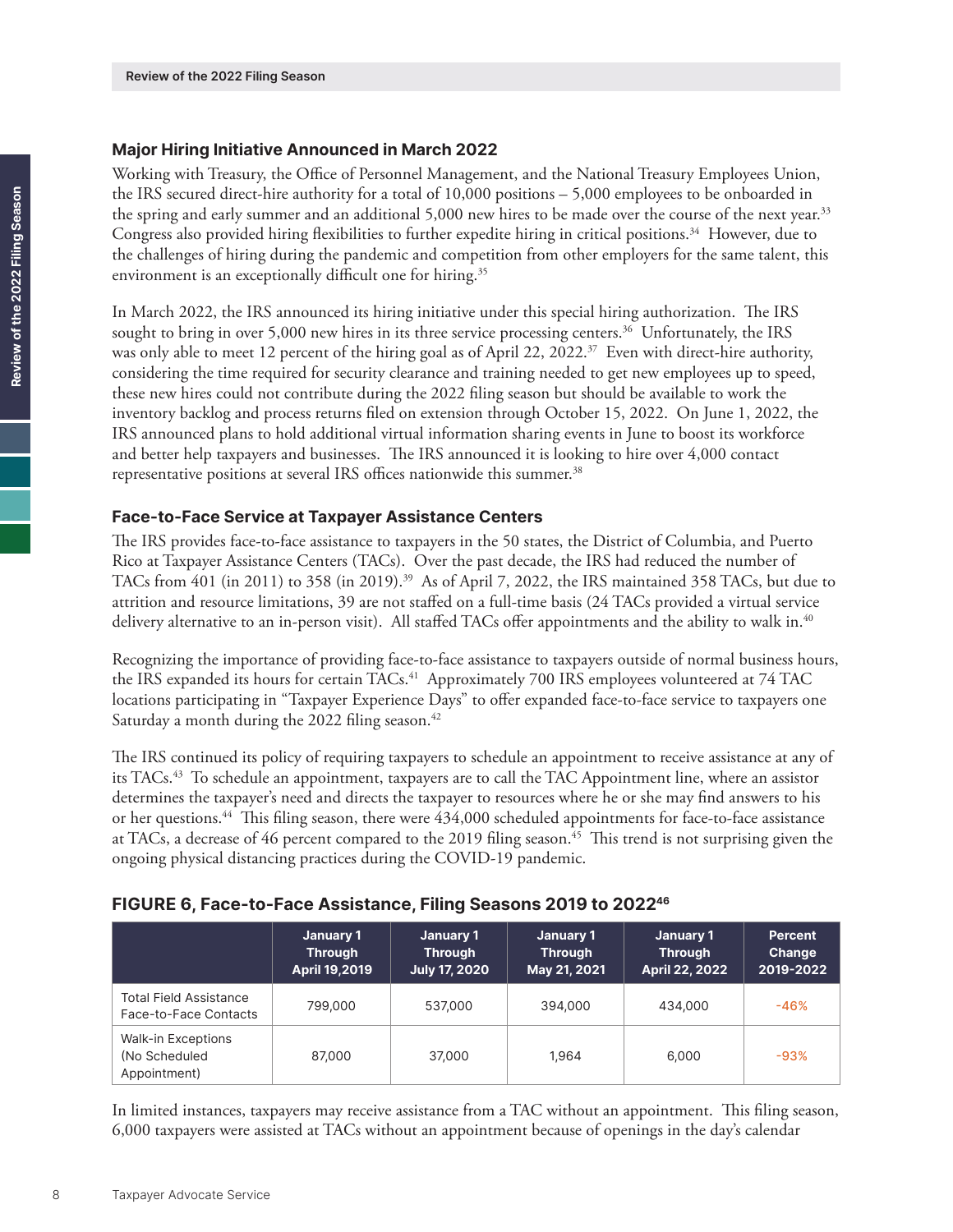<span id="page-8-0"></span>or as staffing permitted, down 93 percent from the 2019 filing season.<sup>[47](#page-10-0)</sup> The appointment-only approach can negatively affect taxpayers who need assistance urgently and cannot wait to obtain an appointment.<sup>[48](#page-10-0)</sup> TAS is pleased that the IRS's guidance to employees includes managerial discretion to assist taxpayers without appointments if the taxpayer has a hardship or can be assisted without affecting other scheduled appointments[.49](#page-10-0) However, serving taxpayers without appointments remains an exception.

Prior to the COVID-19 pandemic, the IRS began an initiative to virtually assist taxpayers through web-based software. The IRS began Phase 2 of its Web Service Delivery (WebSD) pilot program on March 15, 2022.<sup>[50](#page-10-0)</sup> Taxpayers may make WebSD appointments to meet virtually with an IRS assistor on topics such as EIPs, math error notices, and refund inquiries. Through April 22, 2022, 224 WebSD appointments were booked as part of this pilot program.[51](#page-10-0) While we are pleased the IRS has undertaken this pilot, it must considerably increase availability to meet the needs of a broader segment of taxpayers.

### **Limited Volunteer Tax Return Preparation Services Available to Taxpayers**

This filing season, volunteers once again provided tax return preparation assistance at virtual and in-person sites via the Volunteer Income Tax Assistance (VITA) and the Tax Counseling for the Elderly (TCE) programs. VITA offers free tax return preparation assistance to people who generally make \$58,000 or less, persons with disabilities, and limited English-speaking taxpayers who need assistance in preparing their own tax returns, and TCE provides free tax help for individuals aged 60 and older.<sup>[52](#page-10-0)</sup> Many taxpayers depend on the services offered by these two programs to meet their income tax return filing requirements or claim refundable credits such as EITC.

Unfortunately, however, assistance provided by volunteers significantly decreased as many individuals were dealing with the safety and logistical issues presented by the pandemic. In mid-January 2022, there were almost 44 percent fewer volunteers trained and certified to staff VITA and TCE sites than the number at the same time in 2020 (pre-COVID-19).<sup>53</sup>

As Figure 7 indicates, another impact of COVID-19 was the 39 percent decline of returns prepared at volunteer sites from the 2019 to 2022 filing seasons.

|                                                                     | <b>Filing Season</b><br>2019<br>(January 1 Through<br>April 19, 2019) | <b>Filing Season</b><br>2020<br>(January 1 Through<br>July 17, 2020) | <b>Filing Season</b><br>2021<br>(January 1 Through<br>May 21, 2021) | <b>Filing Season</b><br>2022<br>(January 1 Through<br>April 22, 2022) | <b>Percent</b><br>Change<br>2019 to 2022 |
|---------------------------------------------------------------------|-----------------------------------------------------------------------|----------------------------------------------------------------------|---------------------------------------------------------------------|-----------------------------------------------------------------------|------------------------------------------|
| <b>Total Individual</b><br><b>Returns Prepared</b><br>by Volunteers | 3,440,000                                                             | 2,455,000                                                            | 1,877,000                                                           | 2,095,000                                                             | $-39%$                                   |

### **FIGURE 7, Individual Returns Filed by Volunteers, 2019 to 2022 Filing Seasons[54](#page-10-0)**

To ensure the health and safety of taxpayers and volunteers, some volunteer tax return preparation sites offered virtual help to taxpayers, either over the phone or online. However, the pandemic severely hampered VITA and TCE activity the past two filing seasons.

The National Taxpayer Advocate recognizes and thanks those individuals who volunteered this year despite the challenges, as their efforts assisted taxpayers who filed approximately 2.1 million returns.<sup>[55](#page-10-0)</sup> This is yet another example of how Americans stepped up and gave back to those in need during the pandemic by assisting individuals with their tax obligations.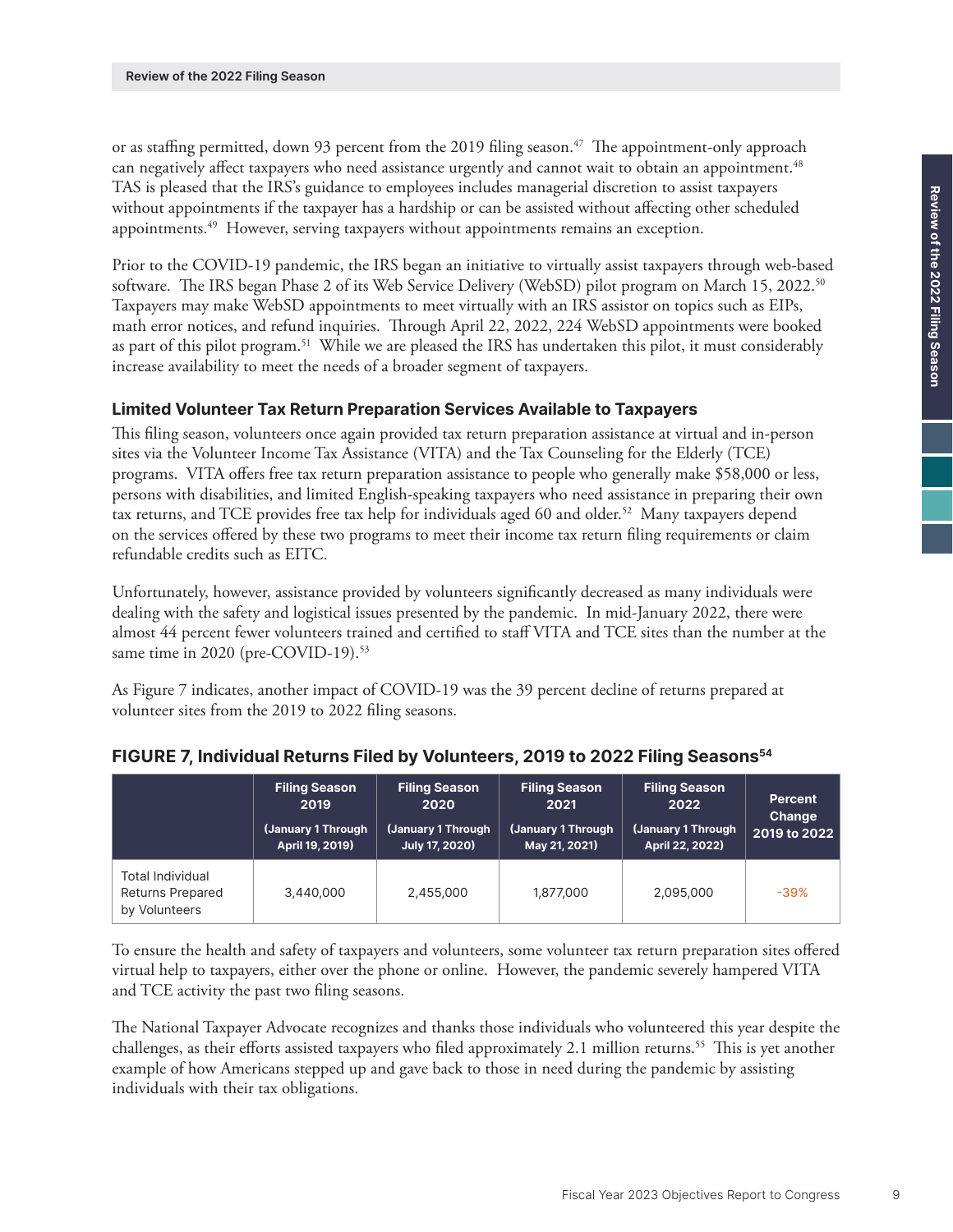#### <span id="page-9-0"></span>Endnotes

- [1](#page-0-0) The 2022 filing season began on January 24, 2022, and closed on April 18, 2022. The return due date was April 18 instead of April 15 because of the Emancipation Day holiday in the District of Columbia for all taxpayers except those who live in Maine or Massachusetts. Taxpayers in Maine or Massachusetts had until April 19, 2022, to file their returns due to the Patriots' Day holiday in those states.
- [2](#page-0-0)  Email from the Wage and Investment (W&I) Division (May 2, 2022); IRS, Status of Unopened Mail and Backlog Inventory (Apr. 29, 2022) (showing data as of April 22, 2022).
- [3](#page-0-0) IRS, IR-2022-08,2022 tax filing season begins Jan. 24; IRS outlines refund timing and what to expect in advance of April 18 tax deadline (Jan. 10, 2022), [https://www.irs.gov/newsroom/2022-tax-filing-season-begins-jan-24-irs-outlines-refund-timing-and](https://www.irs.gov/newsroom/2022-tax-filing-season-begins-jan-24-irs-outlines-refund-timing-and-what-to-expect-in-advance-of-april-18-tax-deadline)[what-to-expect-in-advance-of-april-18-tax-deadline](https://www.irs.gov/newsroom/2022-tax-filing-season-begins-jan-24-irs-outlines-refund-timing-and-what-to-expect-in-advance-of-april-18-tax-deadline).
- [4](#page-0-0) IRS, Filing Season Statistics for Week Ending Apr. 22, 2022, [https://www.irs.gov/newsroom/filing-season-statistics-for-week](https://www.irs.gov/newsroom/filing-season-statistics-for-week-ending-april-22-2022)[ending-april-22-2022](https://www.irs.gov/newsroom/filing-season-statistics-for-week-ending-april-22-2022) (last visited May 2, 2022). IRS, Filing Season Statistics for Week Ending May 21, 2021, [https://www.irs.gov/](https://www.irs.gov/newsroom/filing-season-statistics-for-week-ending-may-21-2021) [newsroom/filing-season-statistics-for-week-ending-may-21-2021](https://www.irs.gov/newsroom/filing-season-statistics-for-week-ending-may-21-2021) (last visited May 28, 2021).
- [5](#page-1-0)  IRS, Filing Season Statistics for Week Ending Apr. 22, 2022, [https://www.irs.gov/newsroom/filing-season-statistics-for-week](https://www.irs.gov/newsroom/filing-season-statistics-for-week-ending-april-22-2022)[ending-april-22-2022](https://www.irs.gov/newsroom/filing-season-statistics-for-week-ending-april-22-2022) (last visited May 2, 2022); IRS, Filing Season Statistics for Week Ending May 21, 2021, [https://www.irs.gov/](https://www.irs.gov/newsroom/filing-season-statistics-for-week-ending-may-21-2021) [newsroom/filing-season-statistics-for-week-ending-may-21-2021](https://www.irs.gov/newsroom/filing-season-statistics-for-week-ending-may-21-2021) (last visited May 28, 2021); IRS, Filing Season Statistics for Week Ending July 17, 2020, <https://www.irs.gov/newsroom/filing-season-statistics-for-week-ending-july-17-2020> (last visited May 28, 2021); Filing Season Statistics for Week Ending April 19, 2019, [https://www.irs.gov/newsroom/filing-season-statistics-for](https://www.irs.gov/newsroom/filing-season-statistics-for-week-ending-april-19-2019)[week-ending-april-19-2019](https://www.irs.gov/newsroom/filing-season-statistics-for-week-ending-april-19-2019) (last visited May 28, 2021). For 2020, total and electronically filed returns include returns filed to obtain EIPs by those who would not usually file income tax returns. Total e-filing line may not equal subtotals due to rounding.
- [6](#page-2-0) *See* Internal Revenue Manual (IRM) 3.38.147.15.3, Additional Child Tax Credit (ACTC) Puerto Rico (Jan. 1, 2022). *See also* Rev. Proc. 2022-22, 2022-21 I.R.B. 1098.
- 7 IRS response to TAS information request (June 2, 2022).
- [8](#page-2-0)  IRS, IRS Operations During COVID-19: Mission-critical functions continue, [https://www.irs.gov/newsroom/irs-operations-during](https://www.irs.gov/newsroom/irs-operations-during-covid-19-mission-critical-functions-continue)[covid-19-mission-critical-functions-continue](https://www.irs.gov/newsroom/irs-operations-during-covid-19-mission-critical-functions-continue) (last visited June 6, 2022).
- [9](#page-2-0)  National Taxpayer Advocate Fiscal Year 2022 Objectives Report to Congress 5-6; data provided by W&I on June 23, 2021 (on file with TAS). In our FY 2022 Objectives Report, we reported that the backlog of unprocessed tax returns at the end of the 2021 filing season was 35.3 million. The IRS has since advised us that an additional 500,000 amended business tax returns had not been processed at that time. Therefore, the backlog of unprocessed tax returns at the end of the 2021 filing season was 35.8 million.
- [10](#page-3-0) Email from W&I (May 2, 2022); IRS, Status of Unopened Mail and Backlog Inventory (Apr. 29, 2022) (showing data as of April 22, 2022).
- [11](#page-3-0) IRS, Filing Season Statistics for Week Ending April 22, 2022, [https://www.irs.gov/newsroom/filing-season-statistics-for-week](https://www.irs.gov/newsroom/filing-season-statistics-for-week-ending-april-22-2022)[ending-april-22-2022](https://www.irs.gov/newsroom/filing-season-statistics-for-week-ending-april-22-2022) (last visited May 2, 2022).
- [12](#page-3-0) *See*, *e.g*., IRS, Math Error Report for CY 2022 (cycle 16).
- [13](#page-3-0) As of the close of the 2022 filing season, the IRS had issued more than 12 million math error notices. IRS, Math Error Report for CY 2022 (cycle 16).
- [14](#page-3-0) *Id*.
- [15](#page-3-0) *Id*.
- [16](#page-3-0) *See*, *e.g*., IRS, Math Error Report for CY 2022 (cycle 16).
- [17](#page-3-0) Automated Underreporter notices are issued when an amount reported on a tax return does not match the corresponding amount reported to the IRS on a Form 1099 or other third-party information return. Such notices issued during the 2022 filing season were likely to be associated with a prior year return.
- [18](#page-3-0) IRS, IRS Operations During COVID-19: Mission-critical functions continue, [https://www.irs.gov/newsroom/irs-operations-during](https://www.irs.gov/newsroom/irs-operations-during-covid-19-mission-critical-functions-continue)[covid-19-mission-critical-functions-continue](https://www.irs.gov/newsroom/irs-operations-during-covid-19-mission-critical-functions-continue) (last visited June 7, 2022).
- [19](#page-4-0) *See* AM Customer Account Services, Reduction of Accounts Management Adjustments Inventory Directed Reassignments (Surge Team) (Jan. 19, 2022); email from Commissioner Rettig to all IRS employees (Feb. 2, 2022); AM Inventory Surge Team, Frequently Asked Questions (Feb. 11, 2022).
- [20](#page-4-0) IRS, Joint Operations Center (JOC), Snapshot Reports: Enterprise Snapshot for Enterprise Total, Accounts Management, and Consolidated Automated Collection Service data (weeks ending Apr. 20, 2019; June 30, 2020; and May 22, 2021); IRS, JOC, Snapshot Reports: Product Line Detail for the Form 1040 data (weeks ending Apr. 20, 2019; June 30, 2020; and May 22, 2021). For 2020, the last day of the JOC planning period including the filing season is June 30, although the 2020 filing season was extended to July 15. Percentage of Calls Answered by CSRs reflects the number of calls answered by CSRs divided by the number of calls received. CSR Level of Service is an IRS performance measure that reflects the number of calls answered by CSRs divided by the number of calls directed to CSRs (*i.e.*, it excludes primary abandons, taxpayers who encounter busy signals or are disconnected, and calls routed for automated responses). Average Speed of Answer is a measure of the average number of seconds customers waited in queue before receiving service. The Percent Change column is computed based on actual numbers, not rounded numbers. All numbers in Figure 3, IRS Telephone Results, 2019-2022 Filing Seasons Comparing Weeks Ending April 19, 2019; July 17, 2020; May 21, 2021; and April 23, 2022, are rounded; however, the percentage change is calculated on the actual numbers.
- [21](#page-5-0) *Id*.
- [22](#page-5-0) IRS, JOC, Weekly TPP Snapshot Report (week ending Apr. 23, 2022).
- [23](#page-5-0) Department of the Treasury, *Budget in Brief* 10 (Fiscal Year 2023); Department of the Treasury, *Budget in Brief* 12 (Fiscal Year 2022). [24](#page-6-0) IRS, 2020 Weekly Individual Filing Season Report, Cumulative Statistics Comparing July 19, 2019, and July 17, 2020; IRS, 2021
- Weekly Individual Filing Season Report, Cumulative Statistics Comparing May 22, 2020 (Day 117 of 2020 Filing Season), and May 21, 2021 (Day 99 of 2021 Filing Season). IRS, 2022 Weekly Individual Filing Season Report, Cumulative Statistics Comparing and April 23, 2021, and April 22, 2022.
- [25](#page-6-0) *See* U.S. Government Accountability Office (GAO), GAO-22-104938, *Tax Filing: 2021 Performance Underscores Need for IRS to Address Persistent Challenges* 31-38 (Apr. 2022).
- [26](#page-6-0) IRS response to TAS information request (May 16, 2022).
- [27](#page-6-0) *See*, *e.g*., Erin M. Collins, Lifecycle of a Tax Return, National Taxpayer Advocate Blog (May 18, 2021), [https://www.taxpayeradvocate.irs.](https://www.taxpayeradvocate.irs.gov/news/nta-blog-lifecycle-of-a-tax-return/) [gov/news/nta-blog-lifecycle-of-a-tax-return/](https://www.taxpayeradvocate.irs.gov/news/nta-blog-lifecycle-of-a-tax-return/).